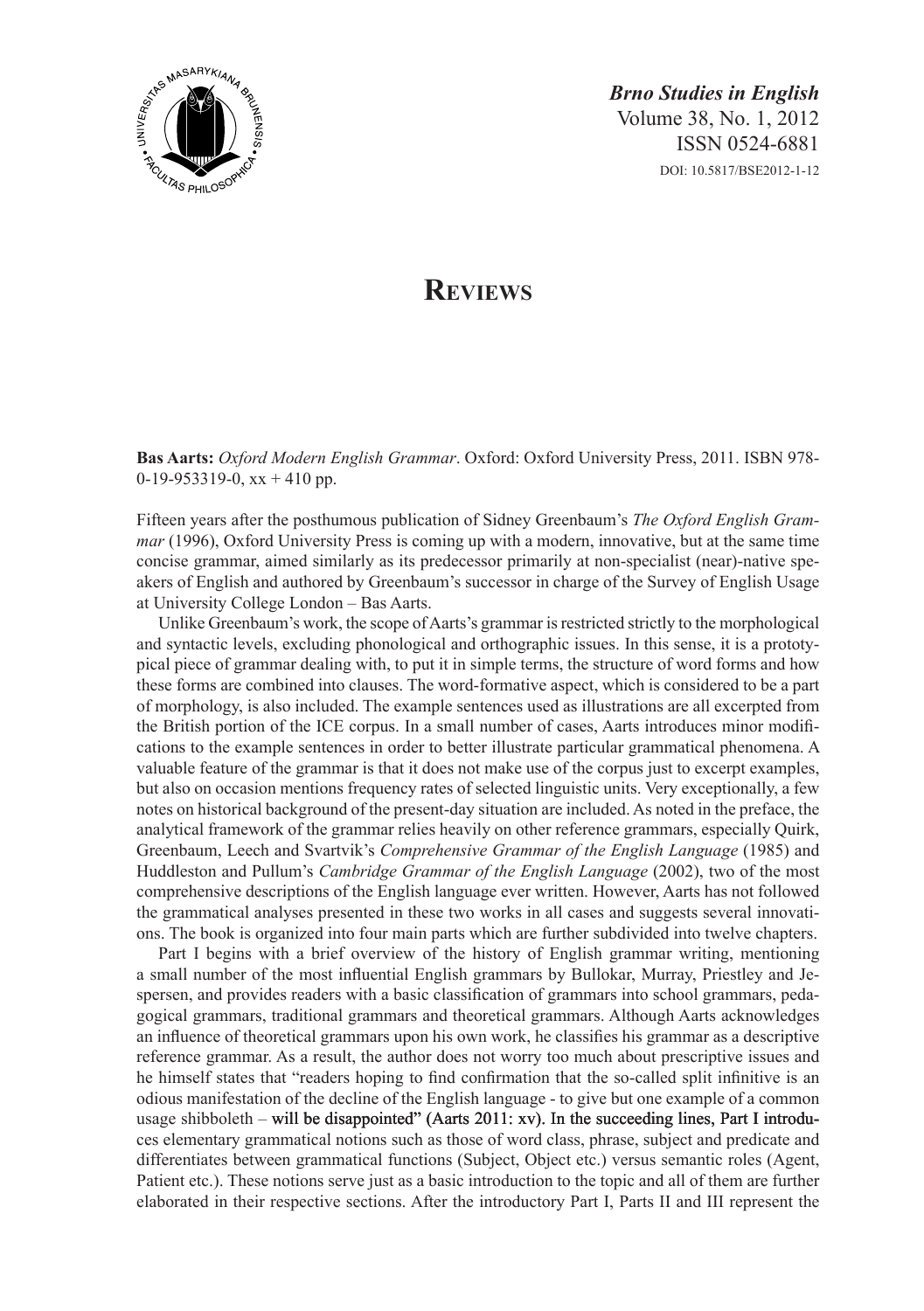## 180 BOOK REVIEWS

central morphological and syntactic sections of the grammar. Part II, containing Chapters 2, 3 and 4, gives an account of the internal structure of words and their formation, describes particular parts of speech and introduces grammatical functions and semantic roles as they are used in the study of syntax and semantics of English clauses. As far as parts of speech are concerned, the grammar owes much to Huddleston and Pullum's approach. For example, as in Huddleston and Pullum's 2002 grammar, pronouns are not classified as a separate class but as a subclass of nouns. This is syntactically justified since pronouns typically occur in noun phrase position and function as heads of noun phrases; nevertheless, non-specialist readers acquainted with basics of more traditional school grammar might be reluctant to accept this approach. Secondly, items expressing temporal deixis like *today*, *tomorrow* etc., which are classified as adverbs in Quirk et al. (1985), are considered temporal pronouns in Aarts's grammar and, consequently, a subclass of nouns. A shift from the traditional grammar can also be observed in the treatment of prepositions, which are identified as either transitive or intransitive based on syntactic criteria. This means that prepositions need not necessarily be followed by their respective complements and can stand alone, an occurrence which would be classified as an adverb in Quirk et al. (1985). But the scope of the class of prepositions extends not only to adverbs of the traditional grammar but also includes subordinating conjunctions. Aarts recognizes only three (*that*, *whether*, *if*) subordinating conjunctions for finite subordinate clauses and one (*for*) for non-finite clauses. Items such as *since*, *before*, *although*, *because* are not included under subordinators and are treated as prepositions. Last but not least, numerals are not recognized as a separate word class. Instead, they are classified either as determiners (cardinal numerals of the traditional grammar) or adjectives (ordinal numerals of the traditional grammar). On the other hand, in contrast to Huddleston and Pullum, Aarts does not classify coordinators and subordinators as two separate word classes, but accepts the traditional label 'conjunction' for both these groups. On the syntactic level, the term 'grammatical role' rather than the traditional 'clause element' is used for strings of words that behave as phrases and play a particular role in a clause. Within grammatical roles, Aarts distinguishes Subjects, Predicators, Complements and Adjuncts. It must be noted that the general term Complement is not restricted to Subject-related and Object-related Predicative Complements as in Quirk et al. (1985), but covers Direct Objects, Indirect Objects, certain prepositional phrases and Complement Clauses. As far as the terms Subject-related Predicative Complement and Object-related Predicative Complement are concerned, keeping in mind the purpose of the grammar, it would have probably been more suitable to operate with Quirk et al.'s (1985) simpler terms Subject Complement and Object Complement. On the other hand, by using these complex terms Aarts leaves the term Complement free to be applied to all types of complementation as has long been customary in more theoretically oriented approaches.

Part III focuses on the phrasal and clausal levels. Descriptions of individual grammatical elements cover their internal structure, distributional properties and semantic characteristics. On the phrase level, complex noun phrases, verb phrases, prepositional phrases and adverb phrases are examined in Chapter 5, which includes a detailed description of their skeletal structure. Aarts distinguishes the following functions within phrases: Head, Complement and Adjunct. Additionally, Determiner and Predeterminer are only recognized within noun phrases. All phrases are regarded as necessarily endocentric, i.e. they must be headed. This approach differs from that of Quirk et al. (1985), where prepositional phrases and verb phrases are not properly headed. In general terms, then, one can claim that Aarts largely follows Huddleston and Pullum's 2002 account of phrase structure, though there are certain differences between the two analyses. For example, for Huddleston and Pullum, there are two types of external modifiers for noun phrases: predeterminer modifiers (i.e. predeterminers) and peripheral modifiers. Aarts also uses the function label Predeterminer, but he uses the label External Adjunct instead of peripheral modifier. Moreover, Aarts's analysis is different from both Huddleston and Pullum's (2002) and Quirk et al.'s (1985) in that he does not use the traditional term Modifier for an item standing before as well as after the Head. Instead, he uses the term Adjunct which becomes polyfunctional in his grammar. In traditional grammars, the term Adjunct is restricted to a special subclass of Adverbial, i.e. a grammatical role fully integrated in the structure of the clause which can either modify Predicator with a new piece of information or expresses general background information for the whole clause. Aarts uses the term Adjunct for both the grammatical role as well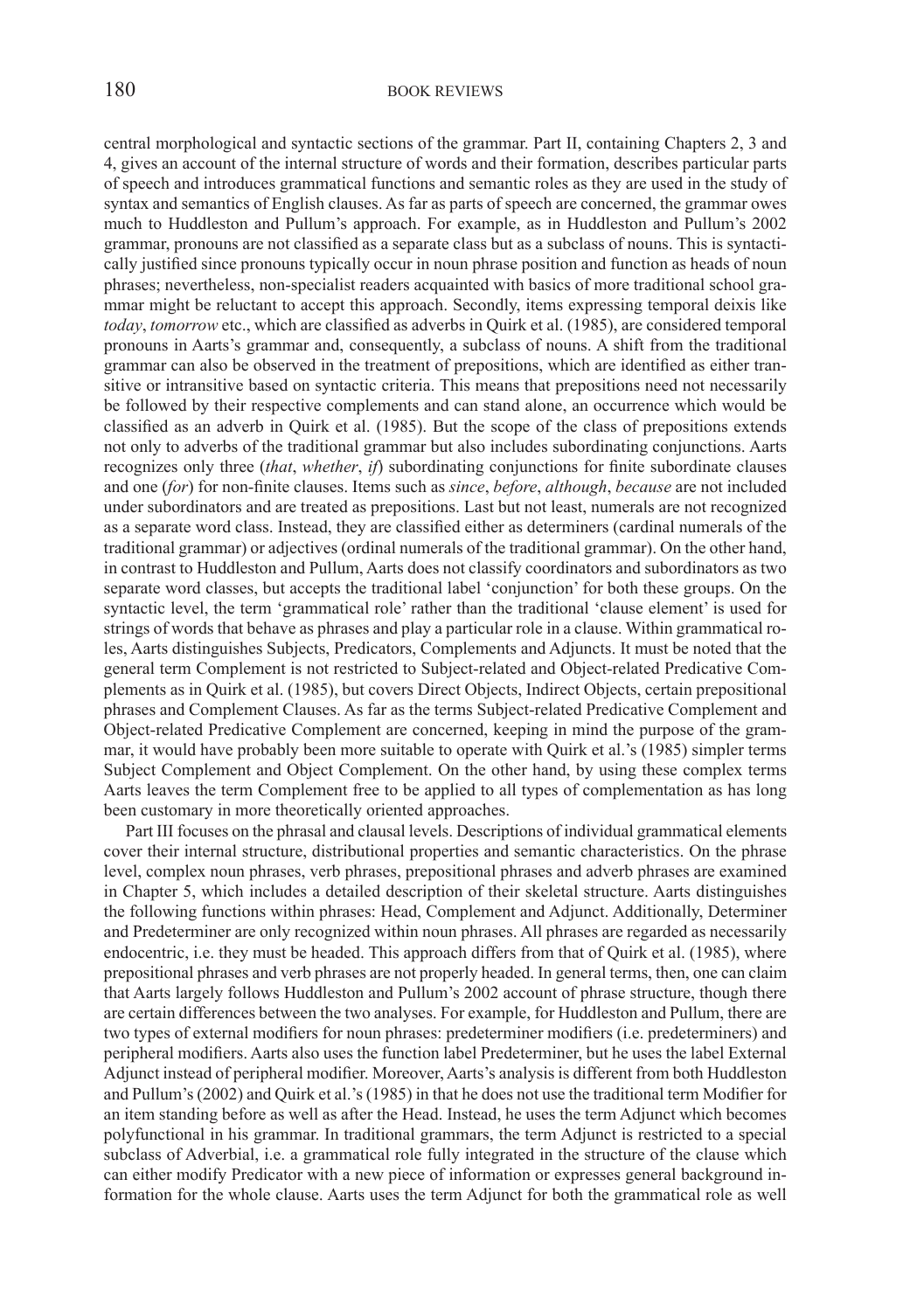## BOOK REVIEWS 181

as the grammatical function at phrase level. Here, Aarts distinguishes between Pre-Head Adjuncts and Post-Head Adjuncts. A negative aspect of this usage is that there are simply too many Adjuncts of different nature in the grammar and a non-specialist, on whom the book is primarily focussed, might become confused. Chapter 6 takes the reader to a discussion of particular declarative, interrogative, imperative, and exclamative clause types and negation. As opposed to Quirk et al. (1985), the largest unit of grammatical description used in Aarts's grammar is the clause, not the sentence. These are further differentiated into main clauses and subordinate clauses. Chapters 7 and 8 are devoted to a detailed account of subordinate clauses which are divided in accordance with Huddleston and Pullum (2002) into two main types – finite and non-finite. Although 'finiteness' is traditionally concerned with variation for person and number and is applied to verbs, Aarts claims that it is wiser to speak of finiteness as a property of clauses since verbal paradigms contain minimum distinct endings. Moreover, he distinguishes between the terms 'finite' and 'tensed', not considering them as synonyms. Aarts argues that any clause that is tensed is also finite, nevertheless, not all finite clauses are tensed. Subjunctive and imperative clauses are exceptions to this rule. As for the typology of subordinate clauses, Aarts largely follows Huddleston and Pullum's distinction whereby non-finite subordinate clauses are divided into four basic types (*to*-infinitive clauses, bare infinitive clauses, -*ing* participle clauses and past participle clauses) and finite subordinate clauses into three main types (content clauses, comparative clauses and relative clauses). In other grammars (e.g. Quirk et al. 1985), 'content clauses' are called 'nominal clauses' though these also comprise non-finite structures.

The concluding section discusses semantic aspects of grammar. These are divided into discussions of tense and aspect in Chapter 9, mood in Chapter 10 and information structuring in Chapter 11. Some grammars, e.g. Huddleston and Pullum (2002), regard the perfect as a (secondary) tense rather than as an aspectual construction. Aarts, similarly to Quirk et al. (1985), regards perfect constructions in general as being aspectual. In addition, he does not consider only perfective and progressive constructions as aspectual, but distinguishes also so-called 'aspectual lexical verbs'. As far as modality is concerned, Aarts, similarly as Huddleston and Pullum (2002), distinguishes three types of modality (deontic, epistemic and dynamic). Unlike many other grammars, he does not differentiate between particular types of the subjunctive mood, arguing that the only true remnant of subjunctive in English is the verb *to be*, which has the past subjunctive form *were* for the 1st and 3rd person singular. Similarly as in the case of aspectuality, Aarts claims that modality can also be expressed lexically by means of modal nouns, adjectives, verbs and adverbs.

Part IV is followed by two appendices (dealing with irregular verbs and the structure of the ICE-GB corpus), notes on further reading, a list of the ICE-GB sources of the examples quoted in the text, references, and an index divided into a subject index and a lexical index.

All in all, the grammar covers more than 400 pages and offers the non-specialist reader an easily accessible source of information about a wide range of aspects of the English language. As has sufficiently been made clear, Aarts's volume is a very valuable reference grammar for anyone who seeks a succinct guide to how English grammar works and how it can be described in an academic, yet reader-friendly manner.

## **References**

Aarts, Bas (2011) *Oxford Modern English Grammar*. Oxford: Oxford University Press. Greenbaum, Sidney (1996) *The Oxford English Grammar*. Oxford: Oxford University Press. Huddleston, Rodney and Geoffrey K. Pullum (2002) *Cambridge Grammar of the English Language*. Cambridge: Cambridge University Press.

Quirk, Randolph, Sidney Greenbaum, Geoffrey Leech and Jan Svartvik (1985) *A Comprehensive Grammar of the English Language*. London: Longman.

David Weber

Address: David Weber, SNP 57/143, 914 51 Trenčianske Teplice, Slovakia. [email: 63487@mail. muni.cz]